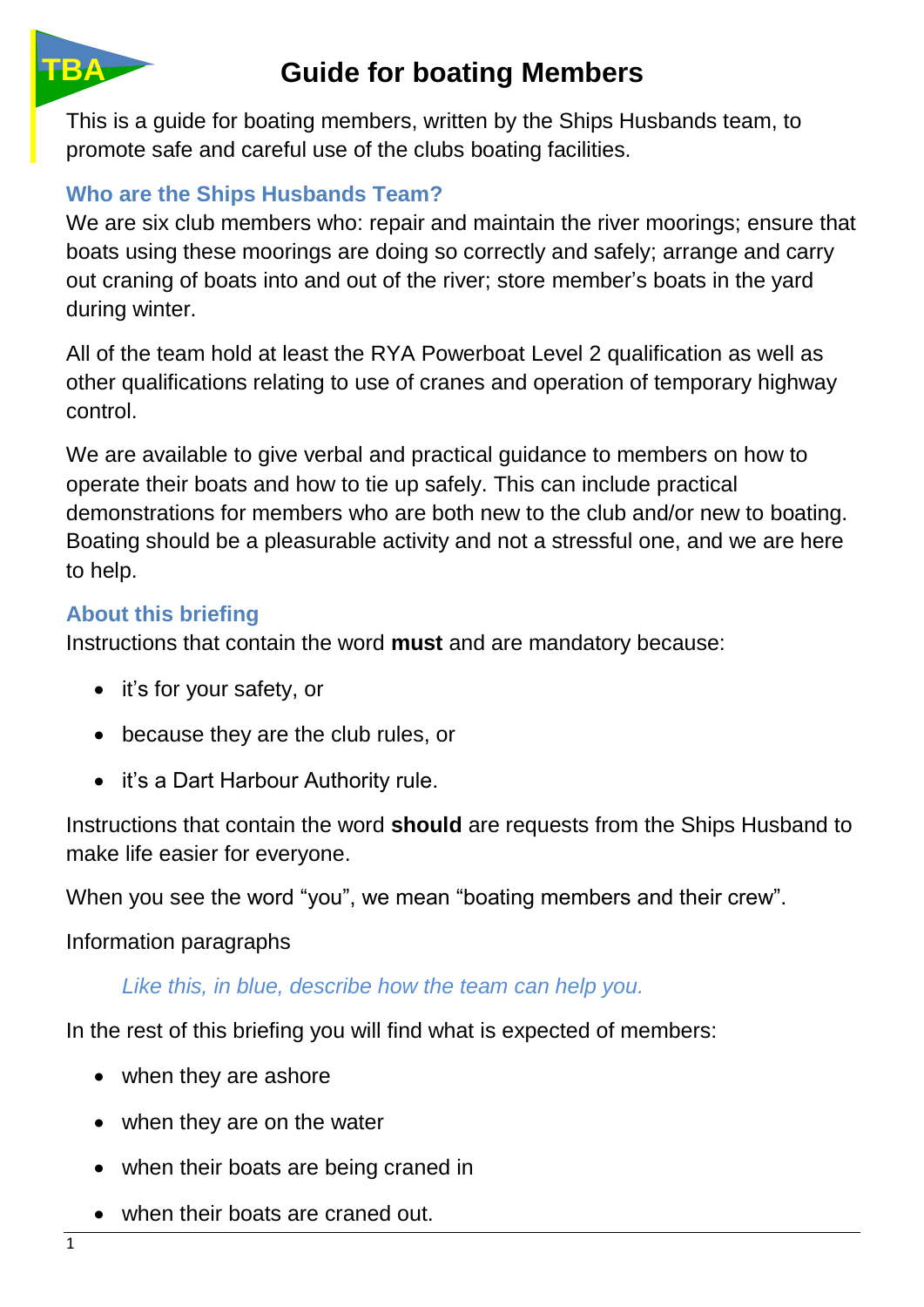And finally, a word about training.

#### **What is expected of our boating members, ashore**

You **should** take care when maintaining your boat, mindful of both your own safety and care for other member's boats.

Members with boats stored in the TBA yard **should** keep the area provided clean and tidy with all rubbish removed and placed in the bin.

You **must** obtain permission before you store your boat or any other equipment in the boat park.

*Any of the ships husbands can help with authorisation of storage within the confines of the TBA yard on behalf of the Chief Ships Husband.*

*The Ships Husbands Team provides support during the winter months regarding the storage of members boats.*

You **must** remove your jib sails as soon as possible after craning in to prevent unfurling during strong winds. It is not unheard of boats to tip where an unfurled jib has blown out of its cover.

If you use an electric socket within the boat yard, you **must never** leave extension leads plugged in when you are not present to monitor them. There is a high risk of fire, which could destroy not only your boat, but also many other boats in the yard.

You **must** follow the TBA club rules relating to the storage of boats within the club yard.

For members who have not updated themselves recently with these rules and bylaws (The bylaws actually have more information than the rules) then we recommend a read through. You will find the rules and bylaws on the TBA website. See below.

You **must** identify all trailers that have been granted summer storage by the Ships Husbands Team, with the name of the craft, owner and a telephone number painted onto the trailer in waterproof paint or marker.

You **must** lodge a key for any lock must with the Ships Husbands to allow movement of trailers within the yard if required.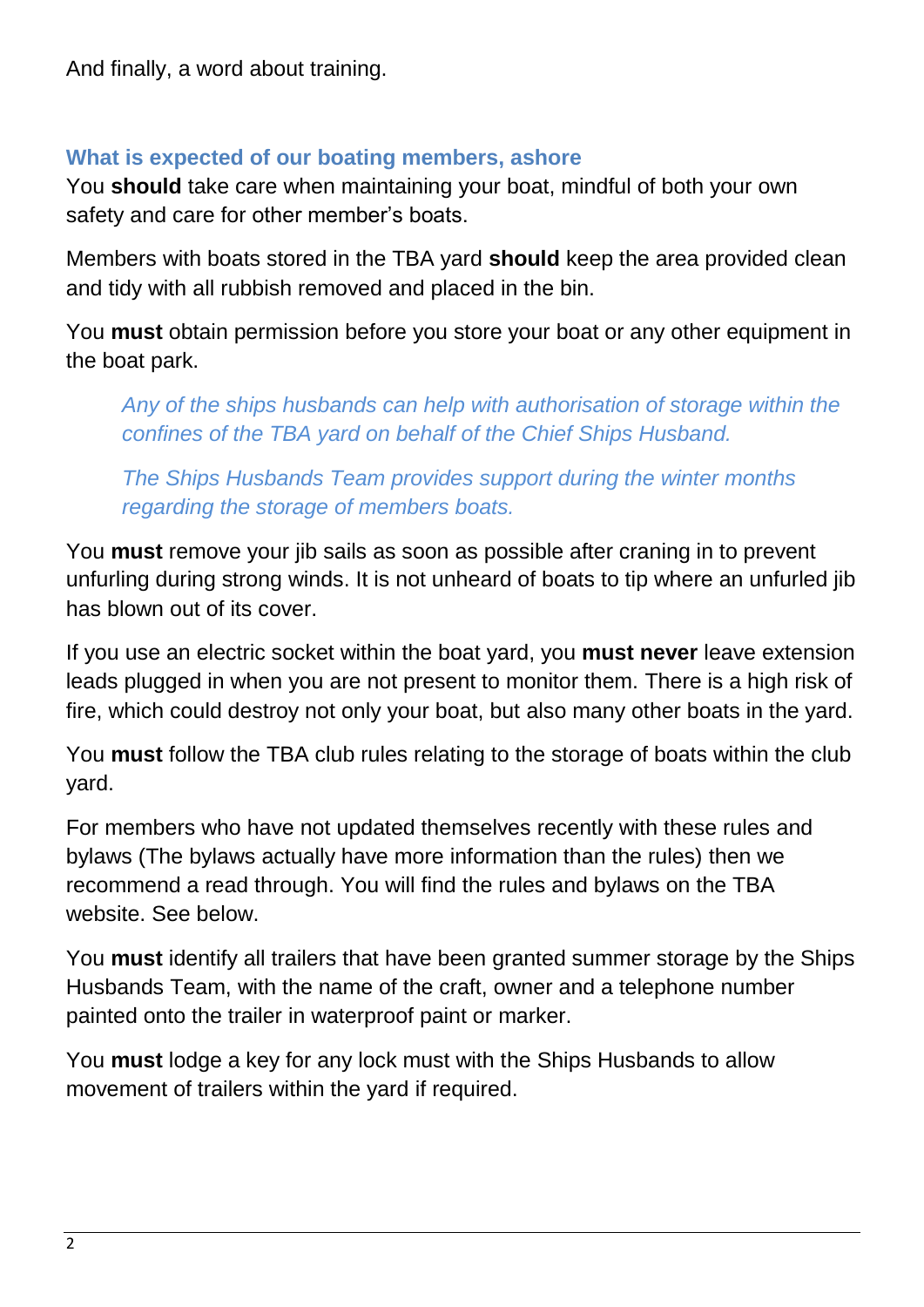### **What is expected of our boating members, on the water.**

You **must** operate your boat in a safe and competent way at all times when your craft is underway. Moorings are allocated to members on this basis.

### **Kill Cords.**

Despite best efforts to stay aboard all sorts of situations can occur where the helmsman or a member of the crew fall overboard.

The "circle of death" is well documented, where an outboard engine not being steered will eventually turn fully one way or another and propel the boat to which it is fitted into a perfect circle. There have been numerous deaths around the world where unmanned boats still with engine running have struck the casualty who had fallen into water. Most recently was the terrible incident in Padstow, which we are sure you will remember. All for the sake of a kill cord that cost a few pounds to buy and seconds to put on.

Our advice is that you **must** always wear a kill cord in an open boat and in any boat if you are alone.

# **Man Overboard Drill**

We advise our boating members to have a plan in their mind of how they would best and most safely recover a person from the water using their boat.

This will generally be the easiest place to recover someone from the water and as far away as possible from the propeller.

*Further advice on these subjects can be provided by speaking to any of the Ships Husbands who are trained in Man Overboard recovery.*

#### **When you leave the mooring**

When you take your boat from its allocated mooring, you **must** leave the forward and aft buoys connected. This will keep the line of boats on the trot mooring securely joined together. Failure to leave the buoys connected can result in boats slamming into one another and damage being caused.

By far the easiest way to connect the buoys when vacating a trot mooring is to use a pick up line.

A line of a suitable size and condition snaps onto the forward and stern bridle lines.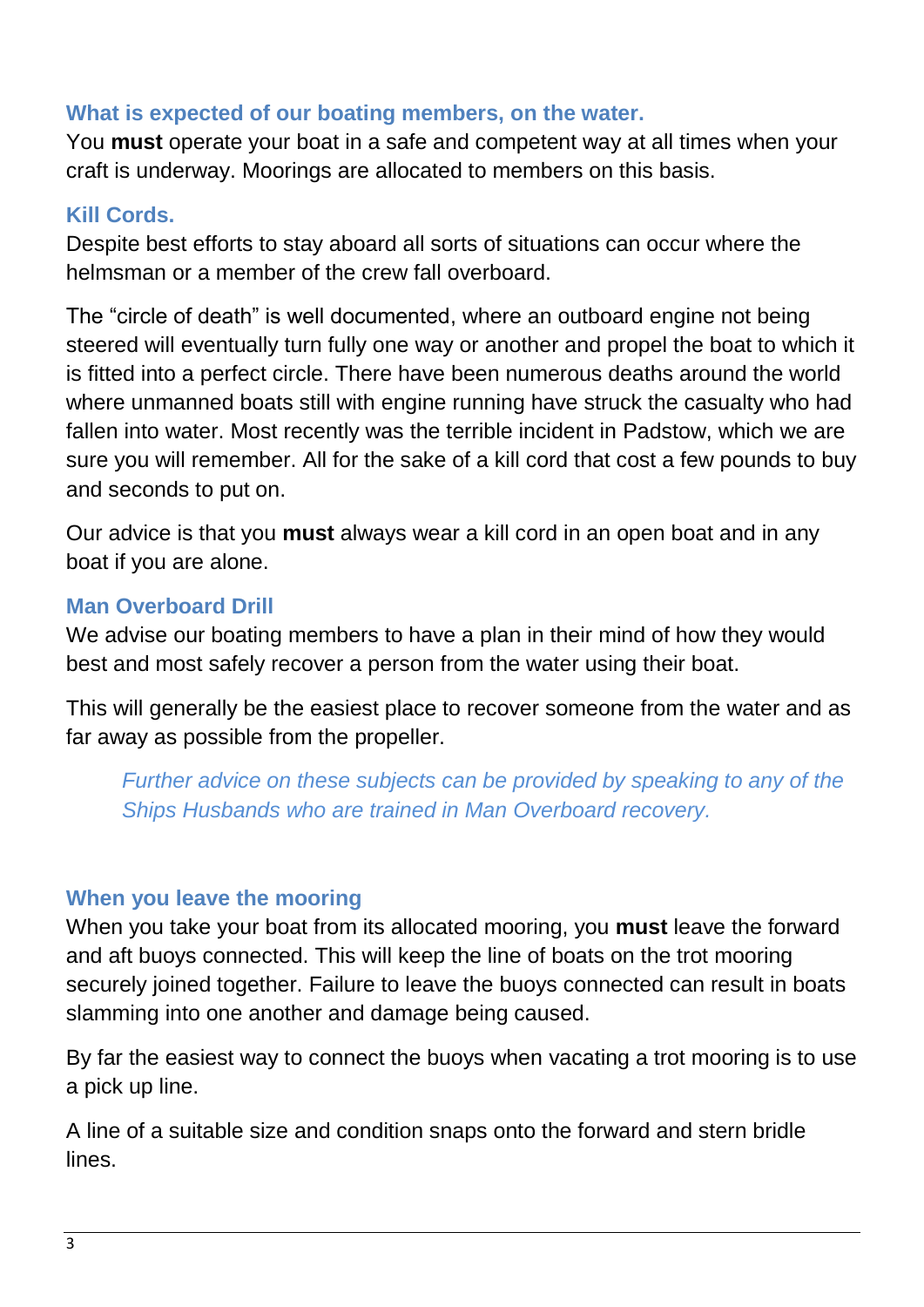The pick-up line will also have a suitable sized buoy, or series of buoys, connected along its length allowing a skipper to pick up the floating line on their return to the mooring.

A diagram below explains this system.



Here the skipper has connected their floating pick up line onto the forward and stern bridle lines using a snap shackle on each end. And now they are free to leave the mooring and enjoy their boating.

On return to the mooring the floating line can be easily recovered and placed on a midship cleat. Then the rear and front bridle lines can once more be retied forward and aft and pulled up fairly tight to keep the trot mooring in a straight line. It should be noted that manoeuvring a boat back into position must always be carried out at very slow speeds taking account of tide and wind.

#### **Length of pick up line?**

The length of the pick-up line is critically important to ensure that the line of boats using the trot mooring are properly tethered together.

**Too slack** and the line of boats can meander and sit in an s shape rather than a straight line behind one another.

**Too tight** and boats can become too close to one another and collisions can occur in rough or windy weather. Also too tight a line can make mooring up difficult with not enough room for the returning boat to manoeuvre into position.

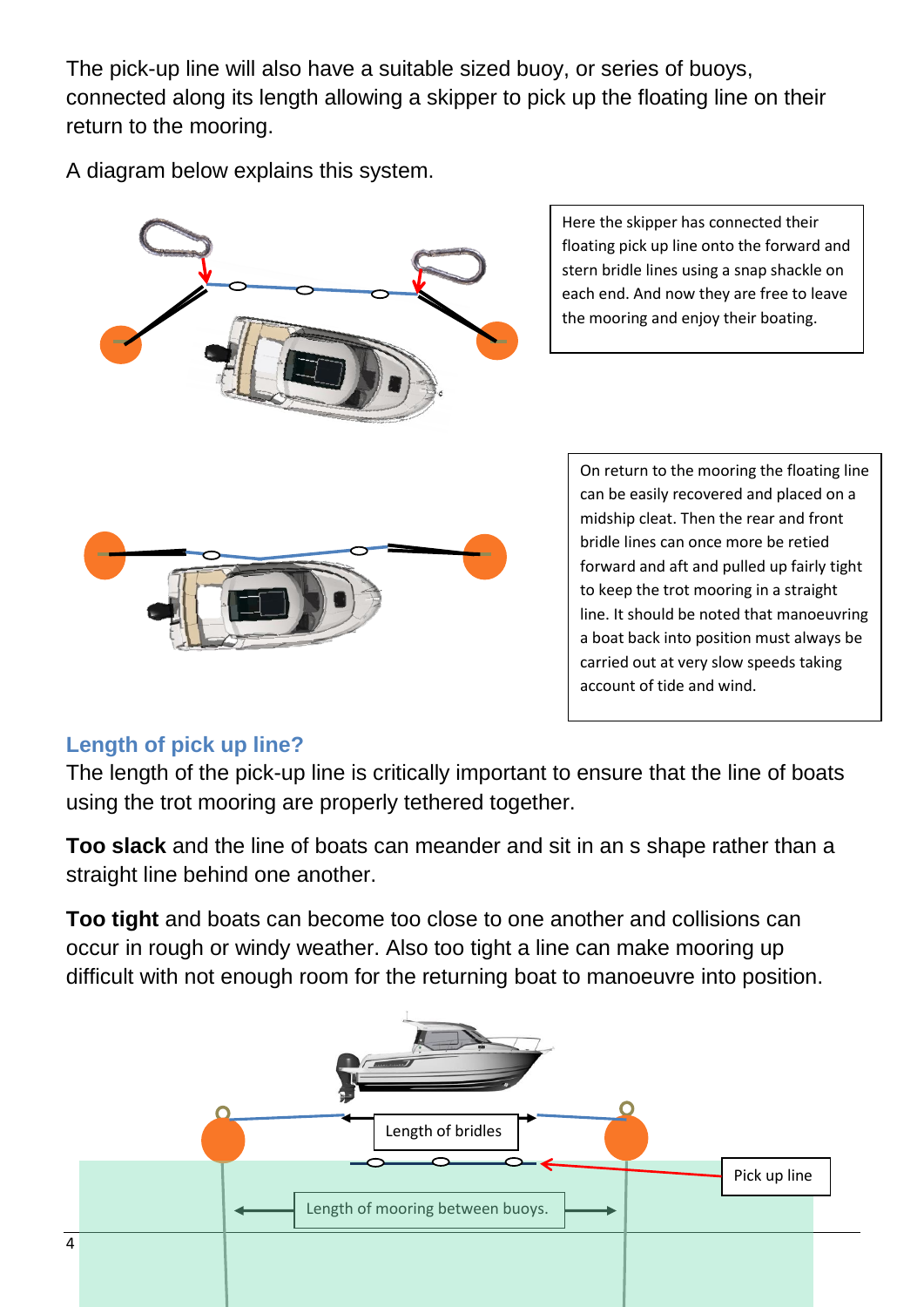The length of the pick-up line for the mooring shown above will be the length of the mooring between buoys, minus the length of the bridles.

*If you are in doubt about how to set up your mooring with a pick up line then please contact any of the Ships Husbands team. We will also advise where bridles and pick up lines can be obtained.*

#### **How you can help during Craning In.**

None of the moorings in "main stream" or "above bridge" may be used until 1<sup>st</sup> April each year by order of DHA.

You **should** attach bridles to your mooring on both buoys before craning in.

*Where this has happened then the Ships Husbands boat team will tie up a member's boat for them during craning in.*

In some cases a member may not have been able to attach bridles and in this case you **must** prepare and ready lines of at least 10m on your boat at bow and stern positions.

#### *We will use these as a temporary measure to tie up.*

Dart Harbour Authority requires a minimum of two independent lines of suitable size and in good serviceable condition at both bow and stern positions to be attached to both forward and aft buoys.

Therefore a single line attached temporarily after craning in **must** be replaced with correctly made bridles or independent lines within two weeks of craning in.

*The Ships Husband team will make an inspection after this period.*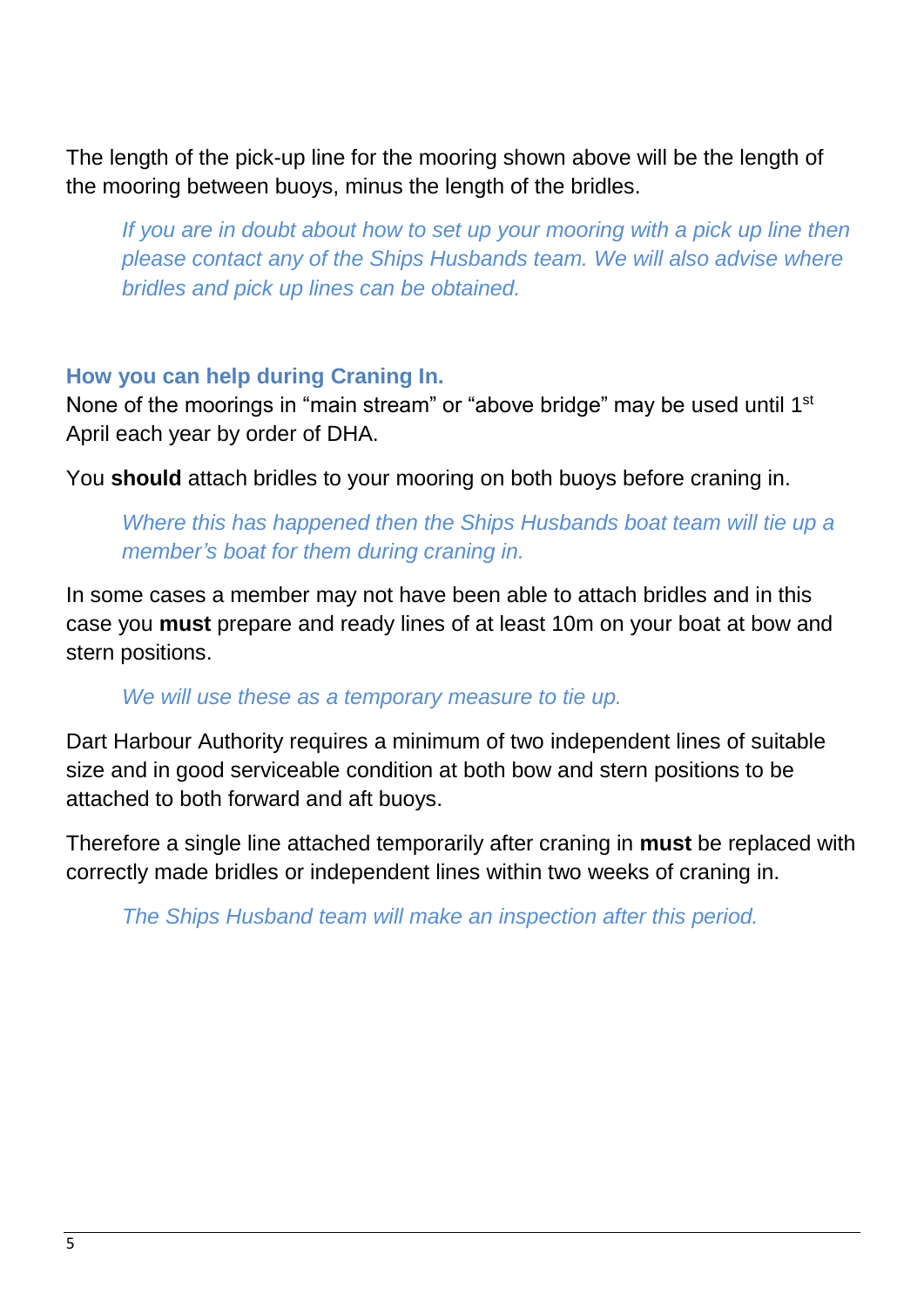The following diagram shows a powerboat correctly moored and a set of bridles with metal thimble and shackle



Each of the 4 lines is attached to the buoy ring either independently or by a bridle metal thimble and shackle.

Simply passing a line around the buoy ring will eventually cause chaffing and wear on lines and will also not allow the boat to sit properly between buoys and the trot line. This method does not satisfy the Dart Harbour Authority.

# **How you can help with Craning Out.**

None of the moorings in "main stream" or "above bridge" may be used after November 30<sup>th</sup> each year by order of DHA.

If your craft is being craned from the river, you **must** ready at least a 10m line of good condition and of suitable diameter forward and aft, tied to cleats.

## *It is always appreciated when members remove their bridles and replace with these mooring lines before craning out.*

Your craft **must** be in a clean and tidy state. Slippery boats covered in green algae, bird droppings, or other cannot any longer be removed by the ships husband's team as the health and safety risks are too great.

*We realise that not all members are able to remove their bridle lines and where this is the case we will generally remove the bridles and then leave them tied to the club wall safety rail for collection.*

We are always very well supported on both the craning in and out days by our members. (Boating and non-boating). We simply cannot carry out this function alone and we are therefore always extremely grateful for any help given to us. If you are able to assist in any way at all during these important days we will always